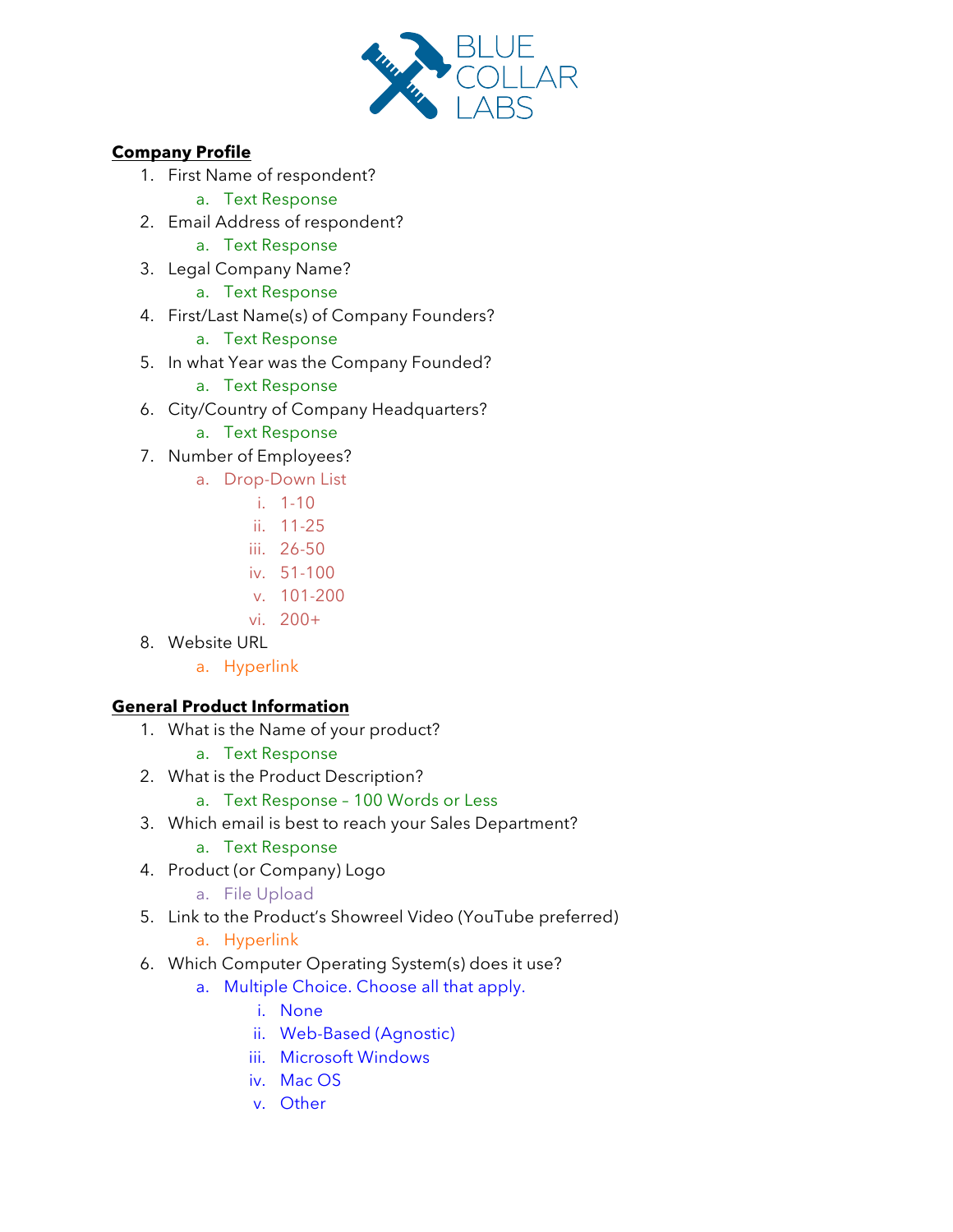

- 7. Which Mobile Application Operating System(s) does it use?
	- a. Multiple Choice. Choose **ALL** that apply.
		- i. None
		- ii. Android
		- iii. Apple iOS
		- iv. Microsoft Windows
		- v. Other
- 8. What is this product's Primary Function?
	- a. Multiple Choice. Choose **ONE** only.
		- i. All-in-One Enterprise Resource Planning (ERP)
		- ii. Customer Relationship Management (CRM)
		- iii. Electronic Communication
		- iv. File Management
		- v. Finance Management
		- vi. Fleet or Equipment Management
		- vii. Office Information Resource
		- viii. Time & Attendance
		- ix. Design Creation
		- x. Design Review
		- xi. Design Visualization
		- xii. Design Information Resource
		- xiii. Buyout
		- xiv. Product / Material Procurement
		- xv. All-in-One Project/Field Management Software
		- xvi. Project Management Tools
		- xvii. Construction Production
		- xviii. Construction Quality Assurance / Control
		- xix. Construction Environmental, Health & Safety
		- xx. Facility Management
		- xxi. Other
- 9. What is the product's Secondary Function?
	- a. Does your product also provide a **Customer Relationship Management (CRM)** solution? Any technology product that is helping construction companies manage interactions with current and potential customers. i. Yes or No
	- b. Does your product also provide an **Electronic Communication** solution? Any technology product that is helping construction companies visually, audibly and textually dialog.
		- i. Yes or No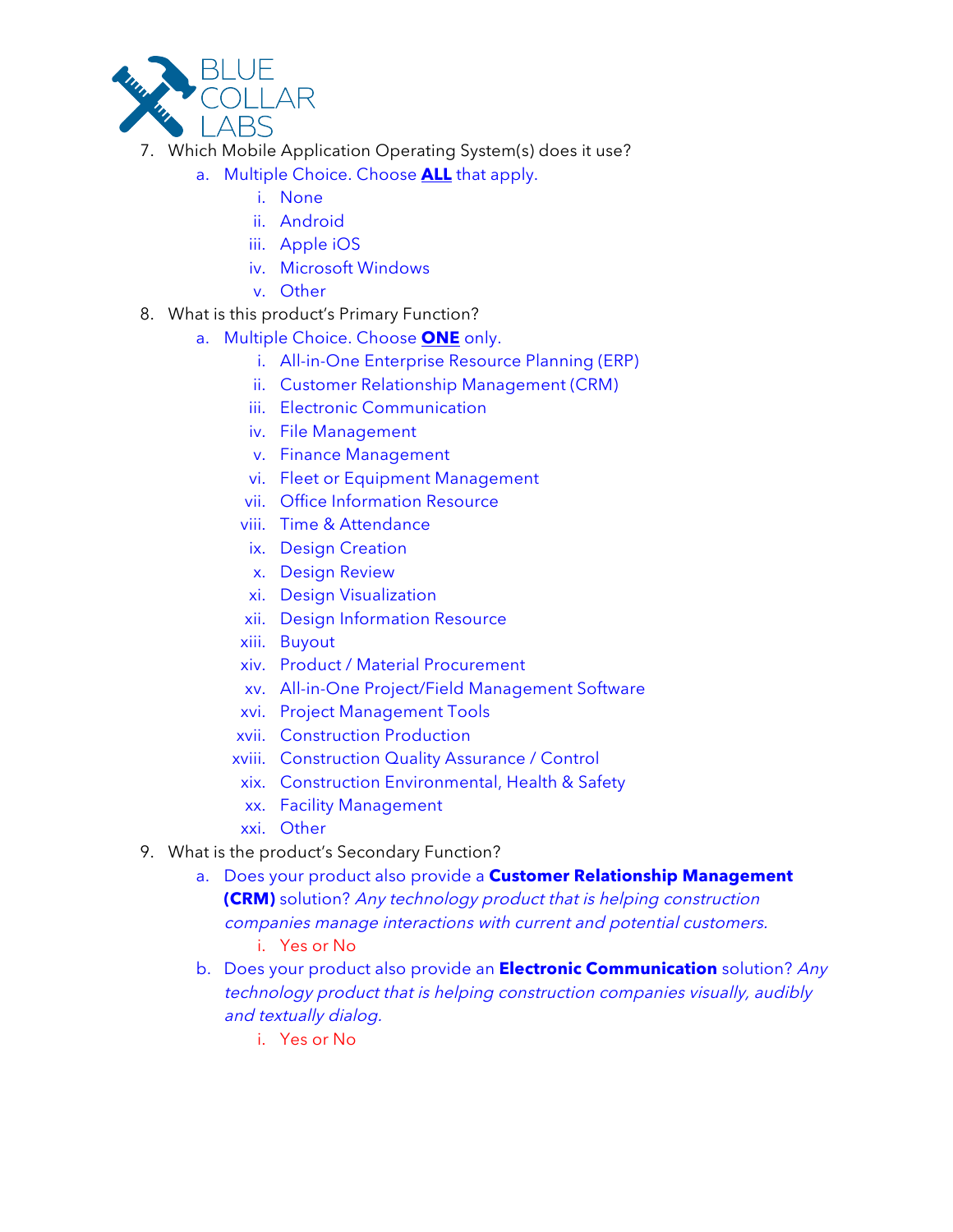

- c. Does your product also provide a **File Management** solution? Any technology product that is helping construction companies store and share project information.
	- i. Yes or No
- d. Does your product also provide a **Finance Management** solution? Any technology product that is helping construction companies better track, tag, analyze, and manage financial transactions.

i. Yes or No

e. Does your product also provide a **Fleet / Equipment Management** solution? Any technology product that is helping construction companies find, purchase, manage and maintain vehicles & equipment.

i. Yes or No

f. Does your product also provide **Information Resources** specific to construction offices? Any technology product that is helping construction companies stay up-to-date and informed about industry content.

i. Yes or No

g. Does your product also provide a **Time & Attendance** solution? Any technology product that is helping construction companies log and track labor hours.

i. Yes or No

h. Does your product also provide a **Design Creation** solution? Any technology product that is helping construction companies build models, create drawings, and manage design documents.

i. Yes or No

i. Does your product also provide a **Design Review** solution? Any technology product that is helping construction companies streamline design collaboration, feedback and reviews.

i. Yes or No

j. Does your product also provide a **Design Visualization** solution? Any technology product that is helping construction companies visually communicate project designs to their stakeholders.

i. Yes or No

k. Does your product also provide **Design Resources** specific to construction design teams? Any technology product that is helping construction companies stay up-to-date with the latest design information and tools.

i. Yes or No

- l. Does your product also provide a **Buyout** solution? Any technology product that is helping construction companies identify, buy, sell and evaluate scopes of work.
	- i. Yes or No